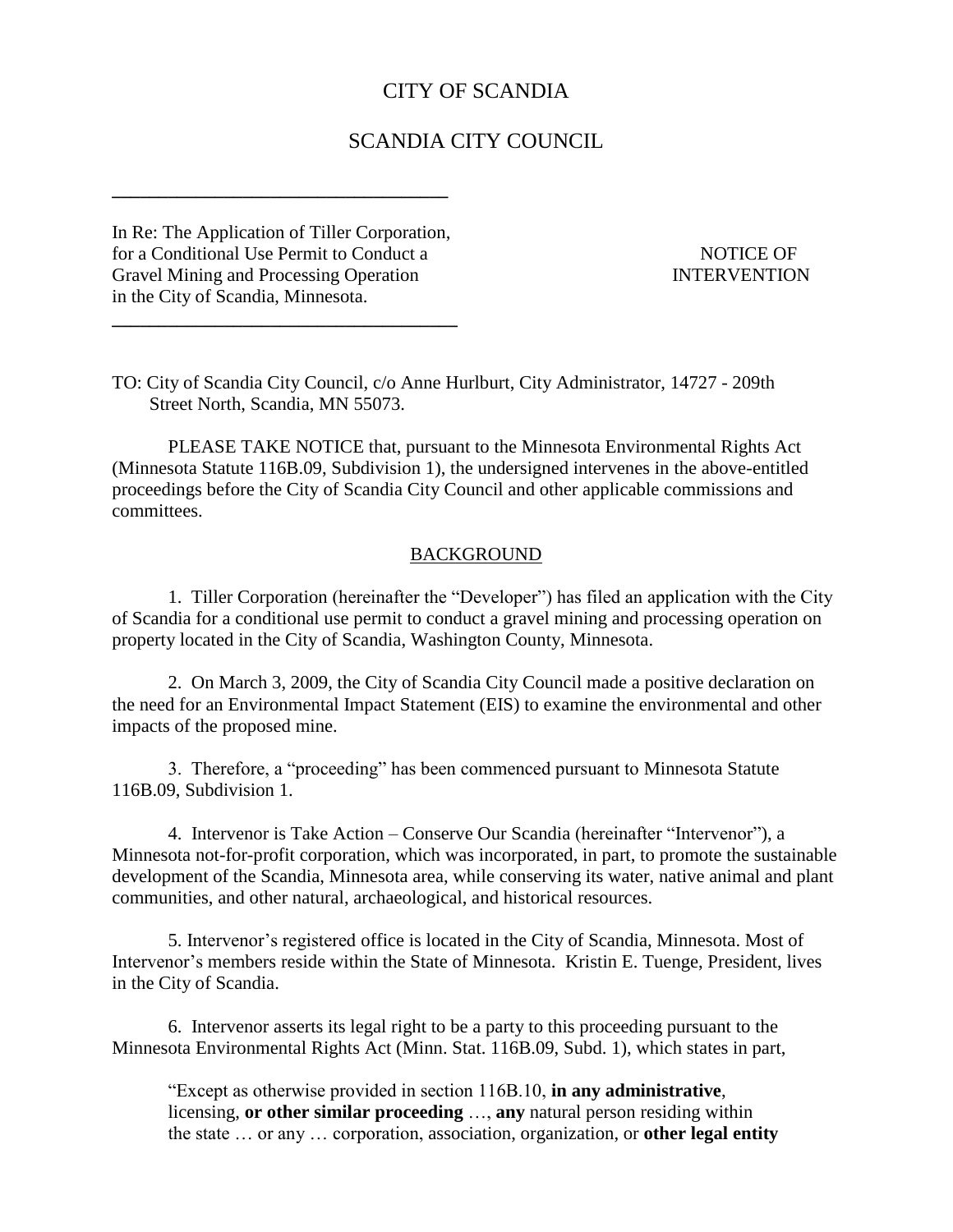**having** … **members** … **residing in this state shall be permitted to intervene as a party** upon the filing of a verified pleading asserting that the proceeding ... involves conduct that has caused or is likely to cause pollution, impairment, or destruction of the air, water, land or other natural resources located within the state." (Emphasis added.)

6. The Minnesota Environmental Rights Act (Minn. Stat. 116B.02, Subd. 4) states, "Natural resources shall include, but not be limited to, all mineral, animal, botanical, air, water, land, timber, soil, quietude, recreational and historical resources. Scenic and esthetic resources shall also be considered natural resources when owned by any governmental unit or agency."

Consequently, the scenic and esthetic resources of the St. Croix National Scenic Riverway are included as natural resources under this statute.

## ALLEGATIONS OF FACT

This Notice of Intervention is based on the following:

1. Upon information and belief, as explained below, the Developer's conditional use permit application, if granted, "… is likely to cause pollution, impairment, or destruction of the … air, water, land and other natural resources located within the state."

2. The City of Scandia City Council's Final EIS Scoping Decision, adopted on April 21, 2009 as Resolution No. 04-21-09-02, is incorporated by reference as though fully set forth. This document alone provides an ample basis for the allegation that the proposed project is likely to cause pollution, impairment, or destruction of natural resources.

3. Intervenor will submit additional facts in support of the Notice of Intervention during the various hearings in this proceeding.

### STATE OF MINNESOTA (1) )ss. COUNTY OF WASHINGTON)

Kristin E. Tuenge, being first duly sworn on oath, states that she is the President of Take Action – Conserve Our Scandia, Inc., the Intervenor above-named, that she has read the foregoing Notice of Intervention, and that the same is true of her own knowledge, except as to those things stated on information and belief and as to such she verily believes it to be true.

> Kristin E. Tuenge, President Take Action – Conserve Our Scandia, Inc 20595 Quinnell Avenue North Scandia, MN 55073

\_\_\_\_\_\_\_\_\_\_\_\_\_\_\_\_\_\_\_\_\_\_\_\_\_\_\_\_\_

Subscribed and sworn to before me this day of July, 2009.

\_\_\_\_\_\_\_\_\_\_\_\_\_\_\_\_\_\_\_\_\_\_\_\_\_\_\_\_

Notary Public